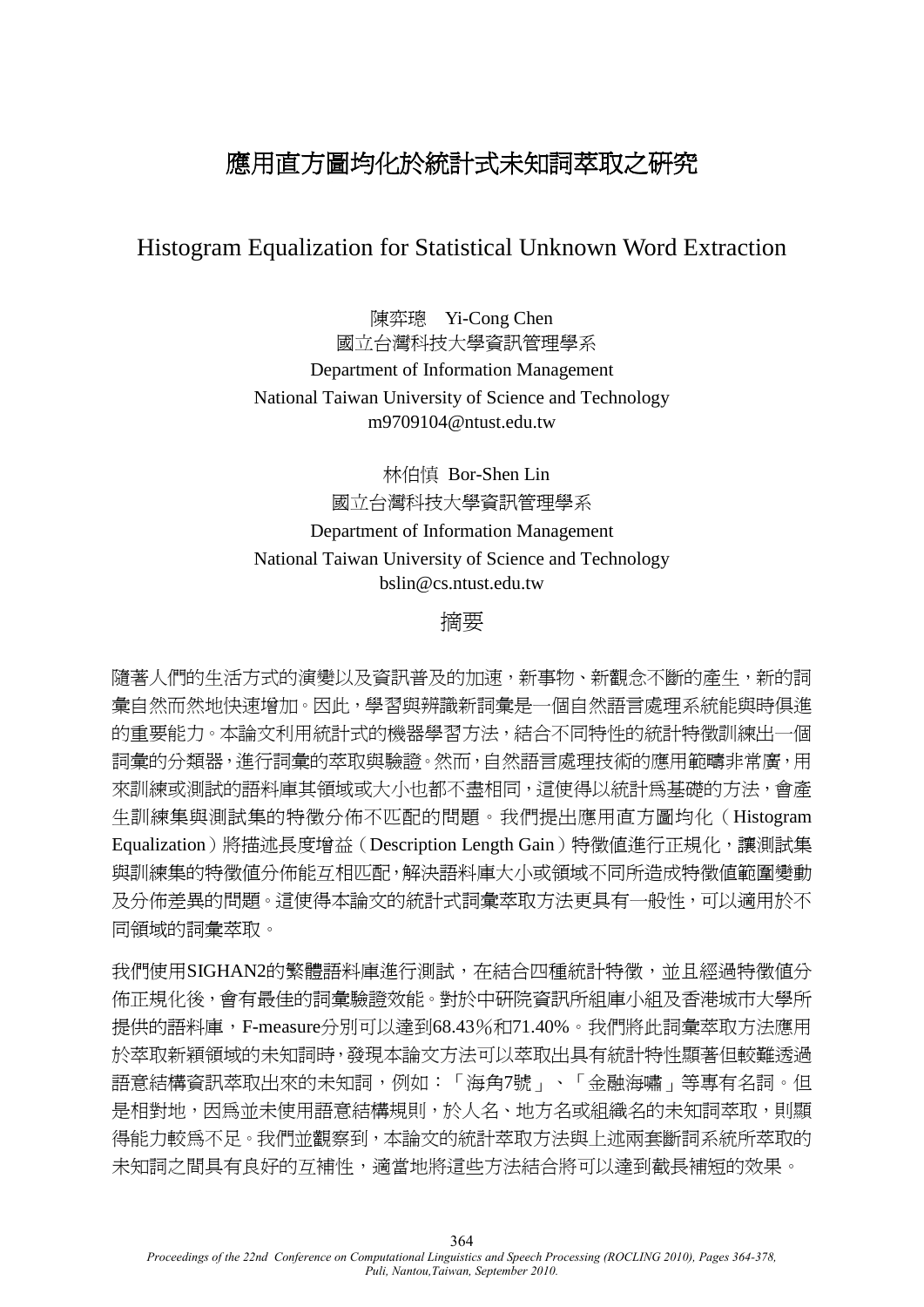#### Abstract

With the evolution of human lives and the accelerated spread of information, new things and concepts are generated quickly, and new words emerge every day. It is therefore important for natural language processing systems to identify new words. This paper used the scheme for Chinese word extraction based on machine learning approaches to combining various statistical features. Due to the broad areas for the natural language applications, however, it is quite probable that the mismatch of statistical characteristics between the training and the testing domains occurs, which degrades the performance for word extraction inevitably.

This paper proposes the scheme of utilizing the histogram equalization for feature normalization in statistical approaches. Through this scheme, the mismatch of the feature distributions for the training set and the testing set, with different sizes or in different domains, can be compensated. This makes the statistical approaches of unknown word extraction more robust for novel domains.

This scheme was tested on the corpora provided by SIGHAN2. The best results, 68.43% and 71.40% of F-Measure for the CKIP corpus and the HKCU corpus respectively, can be achieved with four features with normalization and histogram equalization. When applied to unknown word extraction in an novel domain, it can be found that this scheme is capable of identifying such pronouns as "Cape No. 7"(海角七號), "Financial Tsunami"(金融海 嘯) and so on, which are not easy to be extracted by those approaches based on semantic characteristics. This scheme appears not good enough for extracting such new terms as the names of humans, places and organizations, in which the semantic structures are prominent. When compared with the results of unknown word extraction for two Chinese word segmentation systems, it can be observed that this scheme exhibits to be complementary with other approaches, and it is promising to combine approaches with different capabilities.

關鍵字:未知詞萃取、機器學習、多層次類神經網路、中文詞彙萃取、直方圖均化。 Keywords: Unknown Word Extraction, Machine Learning, Multilayer Perceptrons,

Chinese Word Extraction, Histogram Equalization.

# 一、緒論

隨著人類生活方式的演變和資訊普及的加速,新的詞彙在網路與媒體上不斷快速地增 加。這使得自然語言處理系統必須具有學習新詞的能力,才能與時俱進。例如,在中 文斷詞系統中通常都會用到詞典;系統雖然可以盡可能地增加詞典中的詞彙數 量,但是無論詞彙量有多大,都不可能含括所有可能用到的詞彙。這是因為,自然語 言處理的應用領域非常廣泛,自然語言本身就是隨著時間演進,在各種知識領域中都有 獨特的、不斷新增的關鍵字詞或專有名詞等,這些不是系統設計者可以預先知道的。因 此,斷詞系統的詞典內包含的詞彙不能一成不變,應該隨著處理的文章或相關領域 做更新。如果自然語言處理系統能針對各種新領域自動萃取出未知的詞彙,對於系 統的應用範圍或新領域的探索會有相當大的幫助。

一般萃取未知詞的方法主要有統計式與法則式兩大類。法則式的萃取方式,主要依據未 知詞的種類,考慮詞彙的語意,而訂定特定的萃取規則。在文章中,常出現具有規則的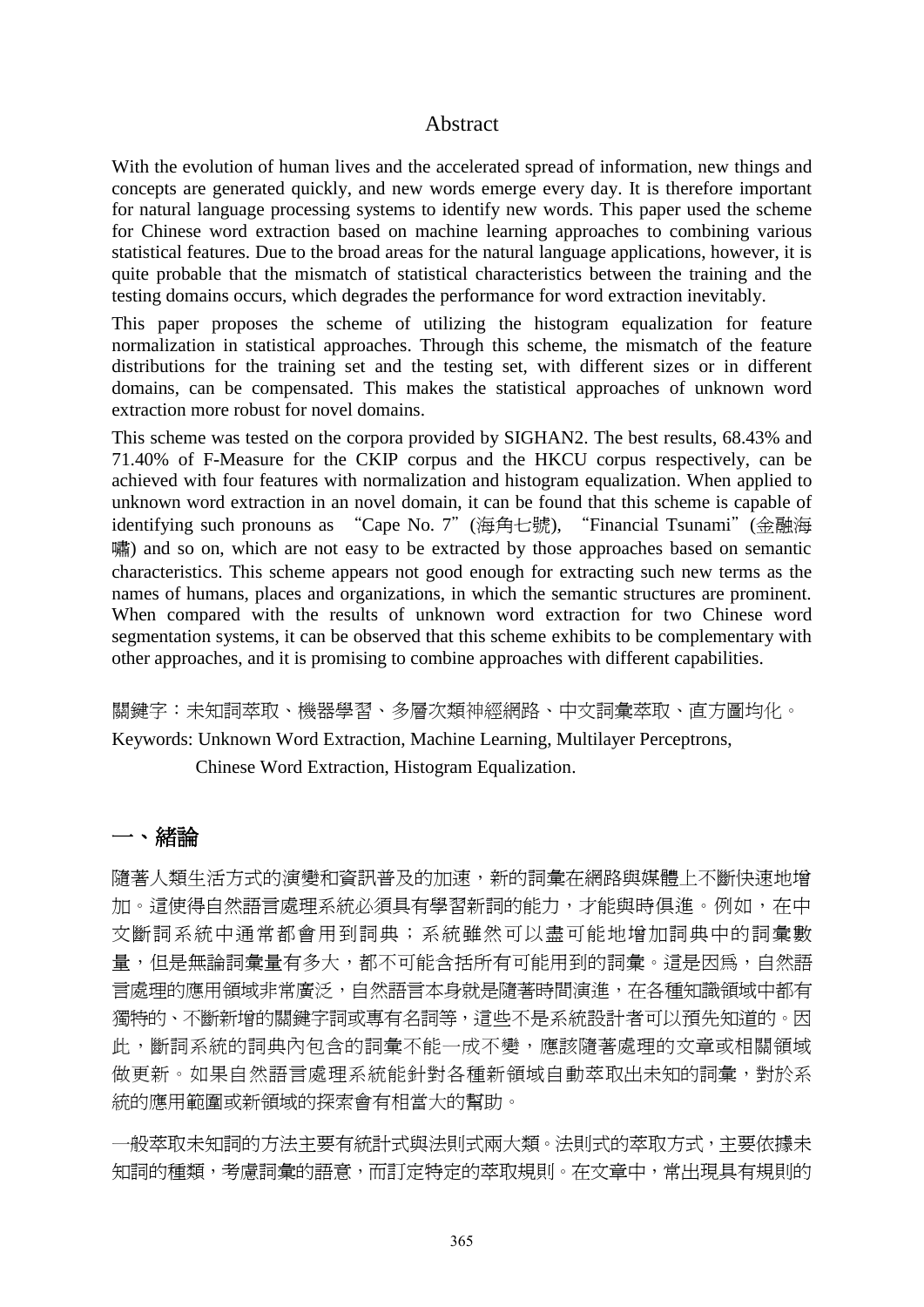未知詞, 包含了人名、專名詞、複合詞、數值等。例如: Sun 等人針對中文人名做辨識 [1]。在統計式的萃詞方法中,運用人們的習慣,詞彙組成的特徵資訊,利用統計的方 式計算出數值,判斷是詞彙的可能性,例如:利用字元組在文章中出現的次數,Lu 等 人提出運用字元組出現頻率[2],並且判斷字元組被另一個字元組包含時,兩字元組出 現頻率是否相同,做為刪除候選詞的決策條件。但是很難藉由某一種特徵值,就能完全 的模擬詞彙的特性。在中文語言的處理系統中,萃取新詞,常運用在改善斷詞的準確性。 例如 Hai zhao 利用常用的統計特徵[3],計算字元組的特徵值,篩選出未知詞,適當的 刪減詞量,運用在斷詞上,針對特徵值的數值,實驗出一個門檻值,做為篩選未知詞的 依據。但這樣的做法,經過多次的實驗,得到一個最佳的門檻值,會增加不確定因素,而 且過度依賴特定語料庫的特性。此外,除了單純利用統計方式外,還有結合訂定法則的 方式。例如:Ken-Jiann 等人在大量的語料庫中[4],以字元為觀點,找出規則的模組,標 示未知詞的可能位置, 針對被標示未知詞的部分, 分別利用統計和法則, 對於不同的種 類型態的未知詞,用不同的規則篩選,其特點在於可以找出低詞頻的未知詞。

詞彙的組成方式非常的複雜,不論是統計式、法則式或是結合兩種特性,都必須建立許 多的規則或是找出許多的特徵,也因為使用不同的語料庫,所以找出來的規則,或是統 計出來的特徵值,無法適用於其他的語料庫。因此有學者提出運用分類器的方式,萃取 新詞,例如:梁婷等人利用構詞學的原理[5],及非詞彙的篩選法則,將三音新詞篩選 出來並且過濾掉大部分非詞彙的新詞,針對這些詞統計特徵,利用統計特徵值結合類神 經網路來萃取新詞。GOH 等人針對字元在構成詞彙的特性[6], 例如字元的詞性, 字元 位置詞彙的位置。結合了鄰近字元的特性和支持向量機(Support Vector Machines , SVM) 訓練一個分辨字元在詞彙中的位置,進而萃取出新詞。

為了降低對於特定訓練語料庫的依賴性,並且能針對各種不同領域,萃取出詞彙。因 此,本篇論文的研究,主要利用統計式的方法,探討如何結合不同特性的統計特徵,應 用機器學習方法來萃取詞彙。針對統計特徵值的分佈進行直方圖均化(Histogram Equalization), 使得測試特徵值分佈能與訓練特徵值分佈能互相匹配, 解決語料庫大小 或領域不同所造成特徵值範圍變動及分佈差異的問題,不必因為領域的差異而重新訓練 詞彙萃取模型,使得本論文的詞彙萃取方法更具一般性。

我們使用 SIGHAN2 的繁體語料庫進行詞彙萃取的測試,在結合 DLG、AV、Link、PreC 四種特徵時,並且利用直方圖均化的方法對於 DLG 特徵分佈進行正規化,可以使得 F-Measure 上升 8%左右。對於中研院資訊所詞庫小組及香港城市大學所提供的語料 庫,F-Measure 分別可以達到 68.43%和 71.40%。最後將本論文詞彙萃取方法應用於新 穎領域的資料,從新穎領域資料萃取出未知詞,並與中央研究院資訊所詞庫小組和中國 科學院計算技術所提供的斷詞系統抽取的未知詞進行分析比較,我們發現本論文方法與 其兩套斷詞系統具有互補的特性,可以萃取出具有強烈的統計詞彙特性且難以透過語意 的方式萃取出來的未知詞。但是對於人名或地方名稱的未知詞萃取,則本論文方式萃取 能力較不足。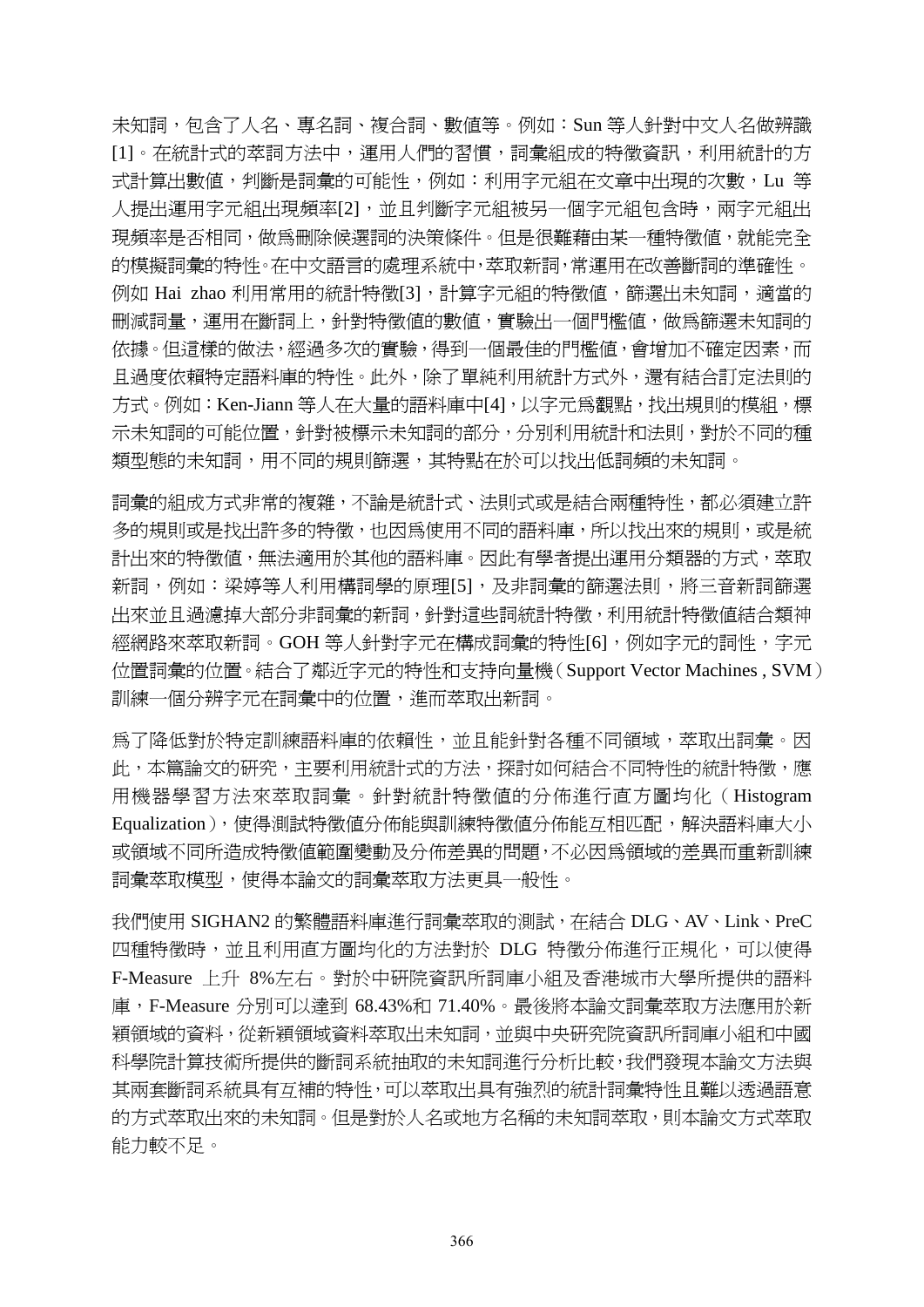# 二、統計特徵的計算

在計算統計特徵之前,我們先統計字元 n 連次數(character n-gram),初步篩選出現次數 大於等於 5 且長度小於等於 7 的字元組,作為候選的未知詞,稱為候選詞。所有候選詞 所形成的集合,稱之候選詞集。針對這些候選詞,可計算下列各種不同特性的統計特徵:

### **1.** 字元 **n** 連次數對數值(**Logarithm of Character N-Gram, LogC**)

 $LogC(T_i)$ 

(公式 2.1)

*T<sup>i</sup>* : 第 *i* 個候選詞

*C(Ti)* : 候選詞 *T<sup>i</sup>* 在所有文件中出現的總次數

詞彙本身就具有重複出現的特性,因此,若候選詞出現的次數愈高,愈有可能是詞彙。

## **2.** 描述長度增益(**Description Length Gain, DLG**)

$$
DLG(T_i) = L(X) - L(X[\mathcal{Q} \to T_i])
$$
  
\n
$$
L(X) = -|X| \sum_{x \in V} p(x) \log_2 p(x)
$$
 (  $\triangle \pm 2.2$ )

*X* : 語料庫中的所有文句

*|X|* : 語料庫中所有文句的字元總數

*V* : 語料庫中所有字元所構成的集合

*L(*〄*)* : 語料庫的資訊量(亂度)

*X[ @* <sup>→</sup> *Ti]* : 語料庫所有文句中,將候選詞 *T<sup>i</sup>* 取代成"@"

描述長度增益特徵是由 Kit 等人所提出來的統計特徵[7],主要概念是利用資料壓縮的程 度來評估字元組是一個詞彙的可能性。公式 2.2 中的L*(X)*為語料庫含有 *T<sup>i</sup>* 的資訊 量,*L(X[@*→*Ti])*則是將語料庫中所有出現的候選詞 *T<sup>i</sup>* 取代為"@"之後的資訊量。因 此,*DLG(Ti)*表示 *T<sup>i</sup>* 所產生的語料庫資訊量增益,可以反應出該候選詞對於整個語料庫 資訊量的貢獻度。對語料庫資訊量貢獻度愈高的候選詞,愈可能是個詞彙。

#### **3.** 介接變異度(**Accessor Variety, AV**)

$$
AV(T_i) = min\{L_{AV}(T_i), R_{AV}(T_i)\}
$$

*AV(Ti)= min{ LAV(Ti), RAV(Ti)}* (公式 2.3)

*LAV(Ti)* : 候選詞左邊相鄰不同字元的個數

*RAV(Ti)* : 候選詞右邊相鄰不同字元的個數

介接變異度是由 Feng 等人提出[8],用來衡量一個字元組獨立出現的程度。其主要想法 是,若字元組前後可鄰接的不同字元數愈高,則該字元組愈可能是一個詞彙。反之,若 字元組可鄰接字元數低的時候,顯示該字元組並不常被單獨使用,而是須伴隨其他特定 字元一起被使用。因此,該字元組較可能只是一個詞彙的一部份,本身並非一個詞彙。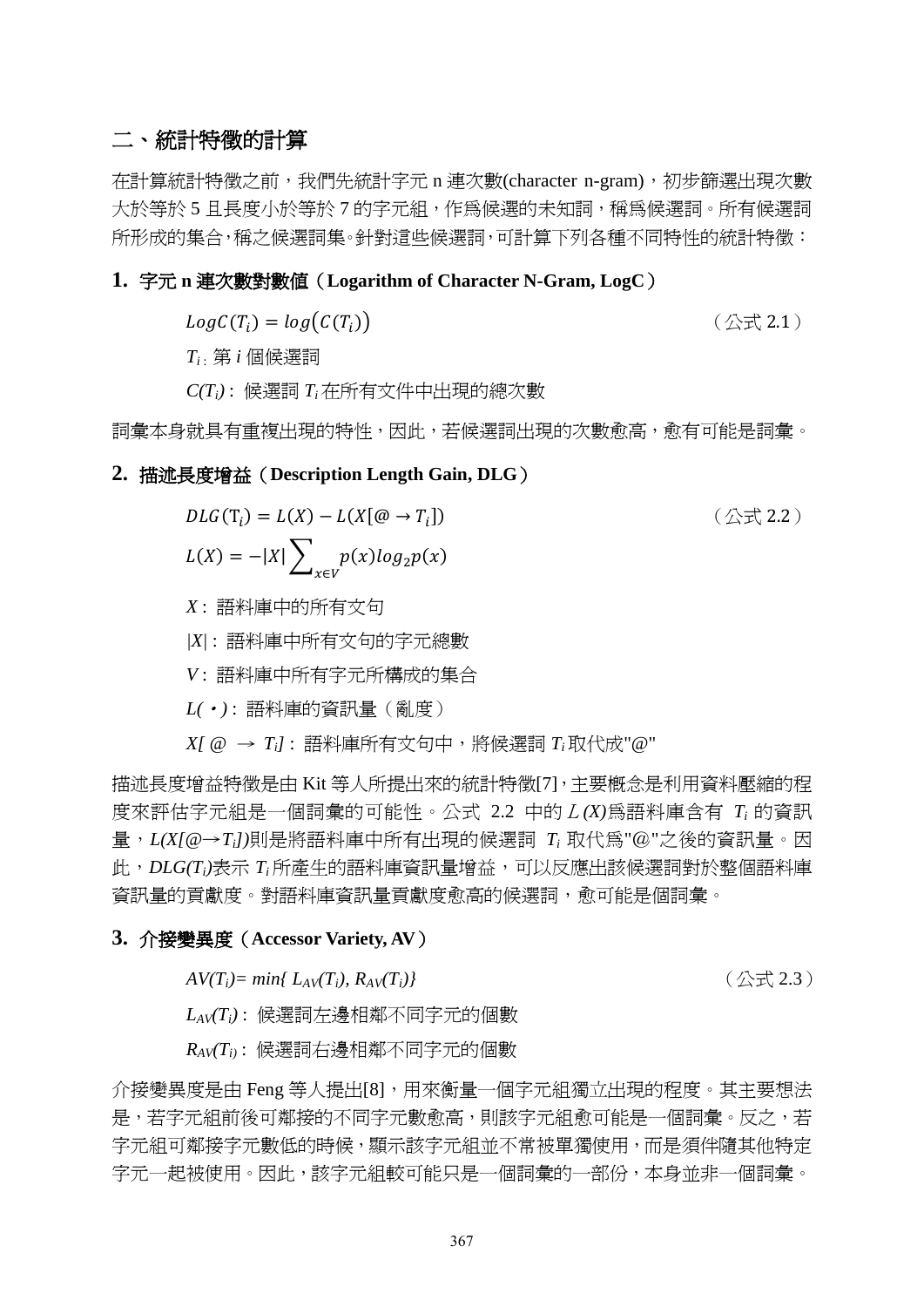所以 *AV(Ti)*利用的是候選詞的上下文資訊,來反應該候選詞獨立出現的程度,獨立性愈 高,表示愈像是一個詞彙。

## **4.** 鏈結強度對數值(**Logarithm of Total Links, Link**)

在 LogC 特徵中只考慮了候選詞出現的次數,並未考慮候選詞的子結構(子字元組)對 該候選詞是否為詞彙的支持強度,我們因此提出了鏈結強度特徵。鏈結強度不僅考慮候 選詞本身出現的次數,也考慮其內部結構所蘊含的支持強度。計算的方式是累計該候選 詞內部所有可能子字元組的n連次數,如下列公式。

$$
Link(T_i) = log\left(\sum_{k \leq 1} C(S(T_i; k, l))\right) \qquad (\triangle \vec{\pm} \text{ 2.4})
$$

*S(Ti;k,l)*〆從候選詞 *T<sup>i</sup>* 中取出位置 *k* 到 *l* 的字元組。

以字元組「行政院長」為例,其包含的子字串除了"行政院長"外還有"行政"、"行政 院"、"政院"、等,累加所有子字串的出現次數,即可得到鏈結強度。

## **5.** 字首分離度(**PreC**)

我們利用與字元組擁有相同的字首的其他字元組與其子字元組的資訊,加強此特徵值 的可靠度;也就是透過具有相同字首的字元組,一起計算出字首的分離程度。如果字 首的分離度愈大,則候選的字元組較可能不是詞彙。其計算公式如下:

$$
\bar{C}(F) = \sum_{x \in S(F)} C(x_{1L})
$$
\n
$$
Prec(T_i) = \begin{cases}\n\frac{1}{|S(F)|} \bar{C}(F) & if |T_i| > 2 \\
C(T_i) & elsewhere\n\end{cases}
$$
\n(  $\triangle \exists$  2.5)\n

 $F: T_i$ 的字首

 $S(F): \bigcup F$  字元為字首的字元組所組成的集合, 且字元組長度需大於 2

*|S(F)|*〆*S* 集合的字元組總數

 $x_{11}$  : 不句含字首的 *x* 子字元組 *x[1:L]* 

我們針對個別字首,先取出長度為 3 到 7 的字元組,計算其移除字首後子字元組出現次 數的平均,作為該字首的分離度,若候選詞長度大於 2,輸出其字首分離度,小於等於 2時,則以候選詞出現次數替代。例如:「在台北」,與其相同字首的字元組有「在拍攝」、 「在學校」等,則分別統計子字元組「台北」、「拍攝」、「學校」的出現次數,計算其平 均值,即可取得字首分離度。

由於前面所述的特徵都是由語料庫統計得到,這些特徵的數值會受語料庫大小的影 響,而落在不同的範圍;如果測試和訓練的語料庫大小有明顯的差異時,則訓練和測試 的統計特徵值將落在不同的動態範圍,這使得訓練出來的分類器無法對測試的資料做可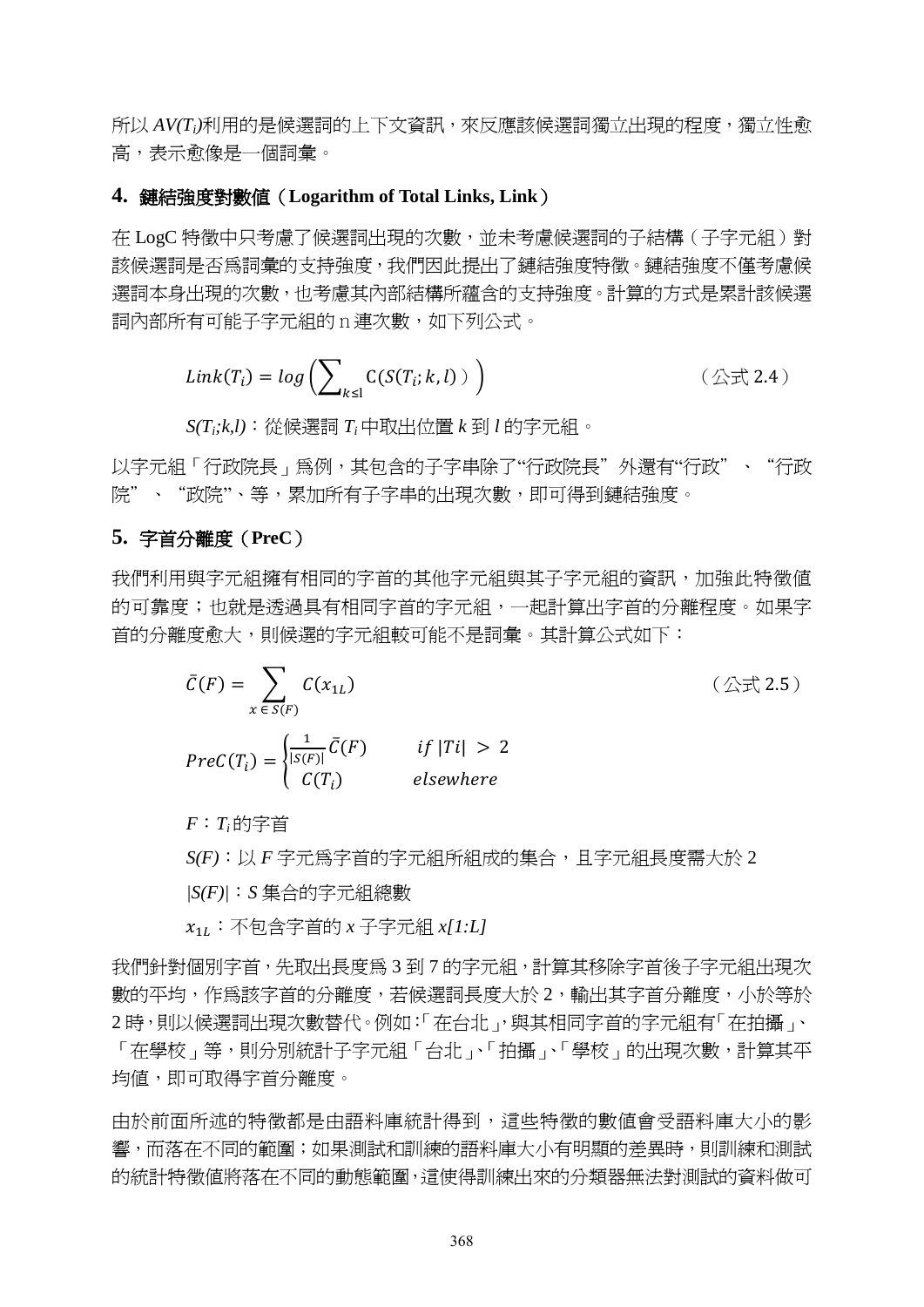靠地分類。為了解決這個問題,我們把上述的各個統計特徵以線性方式正規化到0至1 之間,公式如下:

$$
F(v) = \frac{v - Min(y)}{Max(y) - Min(y)}
$$

(公式 2.6)

*v* : 輸入的特徵數值

: 特徵值的種類

*Min( )* : 特徵值中最小的數值

*Max( )* : 特徵值中最大的數值

*F(v)* : 特徵值 *v* 經過正規化後的輸出值

# 三、詞彙萃取的方法

# **(**一**)**、統計特徵分佈的問題

由於本論文使用的分類特徵都是由語料庫統計得到,特徵值分佈容易因為語料庫的不同 而有所差異。雖然利用第二章節中公式(2.6),可以將數值範圍正規化到 0 至 1 之間,但 是當分類器應用於跨領域的分類資料時,有些統計特徵值可能會因語料庫領域或大小有 明顯的差異。這會造成訓練集與測詴集的特徵分佈不匹配,而影響到分類的正確率。所 以我們提出改進正規化的方法,將在下一節介紹。

我們以在 SIGHAN2 競賽中由中央研究院資訊科學研究所詞庫小組(Chinese Knowledge Information Processing Group, Institute of Information Science, Academia Sinica, 簡稱 CKIP)以及香港城市大學 (HKCU)所提供的繁體語料庫為例。首先,將 CKIP 提供的 語料庫,隨機且平均地分成兩份語料庫,一份當作訓練語料庫,稱為 CKIP Train,另  $-\oplus$ 當作同領域的測試語料庫,稱為 CKIP\_Test。HKCU 的語料庫簡稱為 HKCU\_Test。 因為 CKIP\_Train 語料與 CKIP\_Test 語料是由 CKIP 提供的語料庫隨機等分的語料庫,為 相同領域的語料庫。HKCU Test 語料相對於 CKIP Train 語料,則屬於跨領域的語料庫。 我們分別統計這三種語料庫中特徵值分佈,比較相同領域與跨領域的特徵值分佈。圖 3.1 是 DLG 統計特徵值的分佈,圖中的(a)顯示相同領域的語料庫 CKIP\_Train 和 CKIP Test 中的 DLG 分佈差異,圖(b)則顯示跨領域語料庫 CKIP Train 和 HKCU Test 中的 DLG 分佈差異。分別以語料庫的名稱命名分佈曲線,例如:圖(a)中的 CKIP Train 曲線,表示從CKIP\_Train 語料庫中統計得到的DLG特徵值分佈。由圖 3.1(a)可以看出,從 相同領域且資料量相近的語料庫,統計出來的 DLG 特徵值分佈,彼此只有些微差異,但 是在圖 3.1(b)中,因為不同領域的語料庫、資料量明顯的差異等原因,使得 DLG 特徵 值分佈有明顯的差異。因此,使用 CKIP\_Train 訓練出來的分類器,尚可被應用於分類 CKIP Test 的語料;但是應用於跨領域的資料時,其統計分佈有明顯的差異,導致此分 類器無法可靠地分類。所以我們針對 DLG 特徵值進一步做正規化,使其訓練資料與測 詴資料中的統計分佈,可以互相匹配。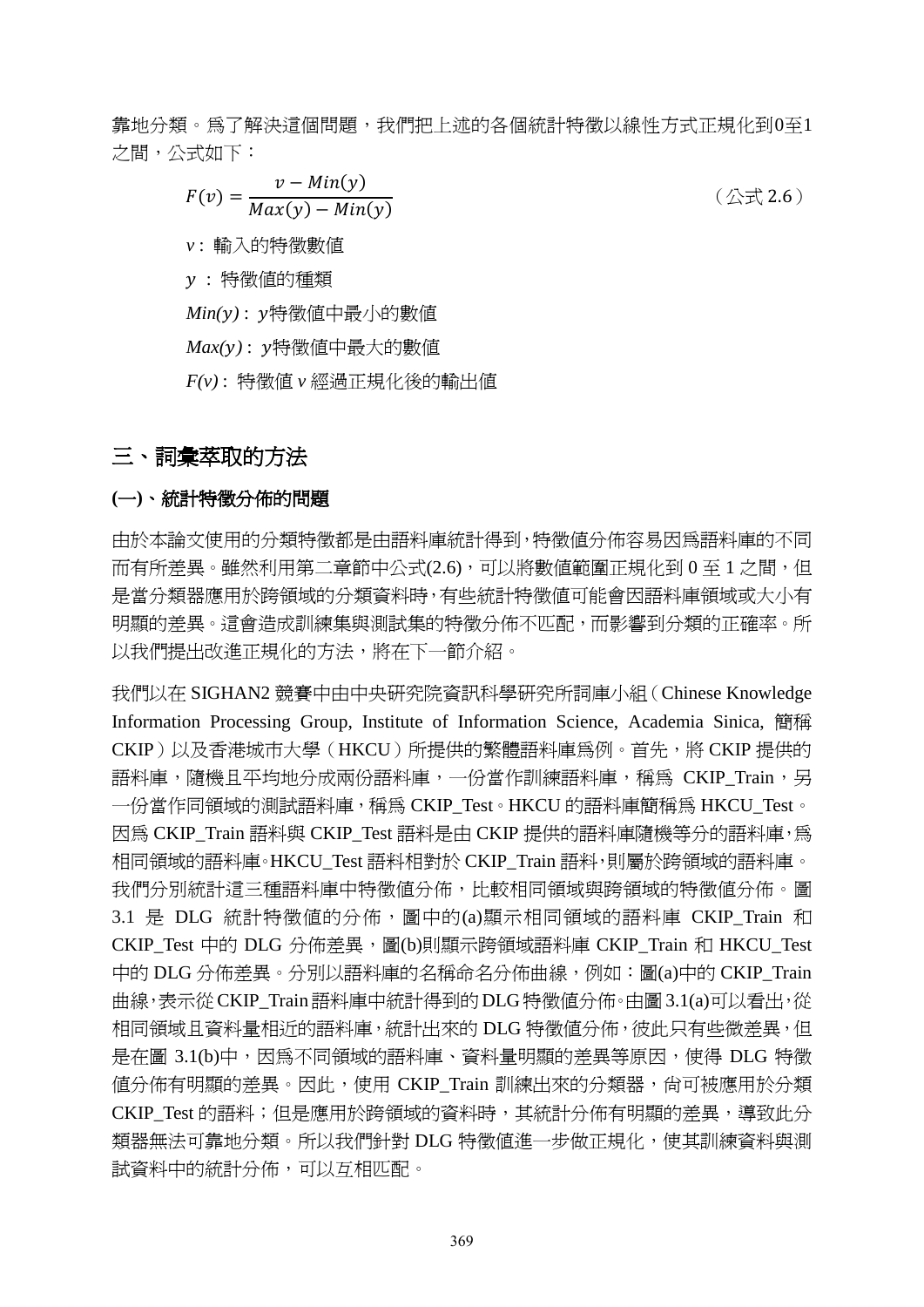

圖 3.1 不同語料庫之 DLG 特徵值分佈比較圖

# **(**二**)**、分佈正規化的法方介紹

訓練與測試特徵值分佈有明顯差異時,訓練出來的分類器就無法可靠地分類測試領域的 資料。由於我們希望詞彙萃取技術可以用來探索未知的新領域,在新領域中特徵的統計 分佈很可能不同於訓練領域,因此必須克服此問題。本論文分別為使用標準差倍數法與 直方圖均化法進一步正規化 DLG 數值。首先介紹標準差倍數正規化方法(Mean - Standard Deviation Weight, 簡稱 MSW), 公式如下:

$$
X_{d} = M_{d} + \sigma_{d} \left( \frac{X_{s} - M_{s}}{\sigma_{s}} \right) \tag{2.1}
$$

*d* : destination 目標領域

*S* : source 來源領域

 $M_d$ : 目標領域(訓練資料)特徵分佈中的平均數

*MS*〆來源領域(測詴資料)特徵分佈中的平均數

- $σ<sub>d</sub>$ : 目標領域特徵分佈中的標準差
- $σ$ <sub>S</sub>: 來源領域特徵分佈中的標準差

 $X_S$ : 來源領域的特徵值

 $X_d$ :轉換後的目標領域特徵值

標準差倍數正規化是一種線性調整的方法。轉換方式是以來源領域(測詴資料)標準差 為衡量基準單位,計算特徵數值與其分佈平均值之間的正規化距離為多少倍標準差,再 換算成目標領域(訓練資料)的值。

接著介紹直方圖均化法(Histogram Equalization, 簡稱 HEQ)[9], 其轉換函式如下:

$$
X_d = P(X_S) \cdot (X_{max} - X_{min}) + X_{min} \qquad (\triangle \vec{\pm} \cdot 3.2)
$$

 $X_S$ : 特徵值

 $X_d$ : 均化後的數值

*P(XS)*:特徵值之累積分佈函數(CDF)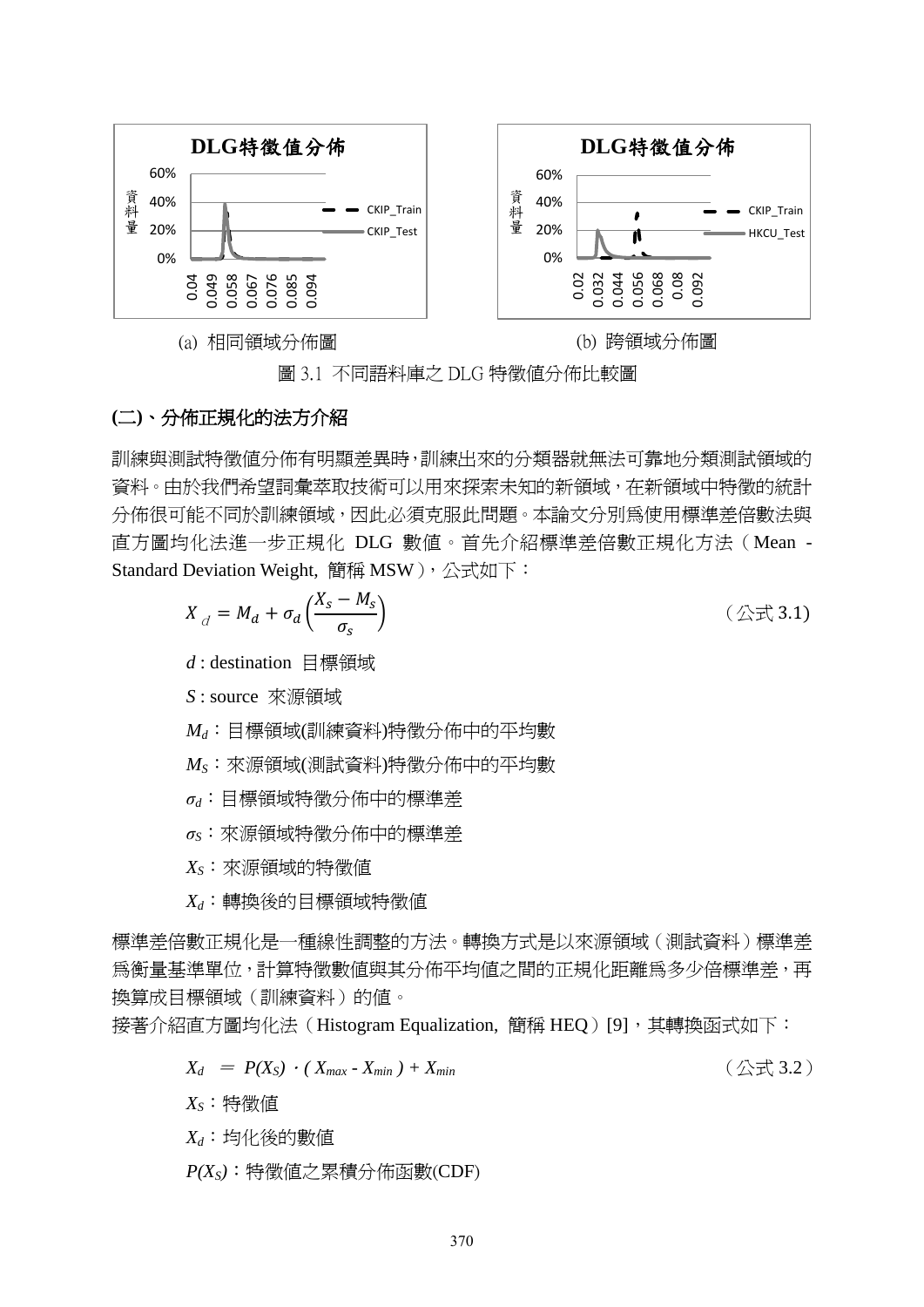$P_{EQ}(X)$ :均化分佈之累積分佈函數(CDF) *Xmax*〆特徵的最大值 *Xmin*〆特徵的最小值

圖 3.2 是 HEQ 正規化方法的示意圖,縱軸為特徵 *X* 的累積分佈函數(Cumulative Distribution Function, CDF), 橫軸為特徵 *X* 的值。此轉換方式是利用累積分佈函數,將  $X_S$ 轉換到均化分佈  $P_{EQ}(X)$ 上具有相同 CDF 值的特徵  $X_d$ , 也就是將  $X$  特徵的估測 CDF 分佈映射到線性 CDF 分佈的空間中。而線性 CDF 所對應的機率密度函數值(Probability Density Function, PDF)是一均勻分佈 (uniform distribution), 故稱爲「均化」。直方圖均 化是一種單調(monotonic)的轉換方式,根據特徵值的資料量做非線性調整,調整後 的數值能平均分佈於相同動態範圍中(*Xmin* 到 *Xmax* 之間)。使用 HEQ 正規化方法時,必 須將訓練特徵和測詴特徵都必須使用公式 3.2 進行均化,使統計分佈同時轉換至線性 CDF 分佈空間,讓彼此可以互相匹配,解決統計分佈差異造成分類器無法可靠地分類 問題。



圖 3.2 HEQ 正規化方法示意圖 *XS*

在進行標準差倍數正規化前,須先對訓練資料統計 *M<sup>d</sup>*、*σ<sup>d</sup>* 及對測詴資料計算 *M<sup>S</sup>*、*σS*。 訓練資料計算出的 DLG 特徵不須做轉換, 但測試資料之 DLG 特徵須根據公式 3.1, 轉 換至訓練資料的特徵空間。在進行直方圖均化正規化時,則是訓練資料和測詴資料均須 根據公式 3.2 轉換, 但轉換所使用的 CDF 是分別由訓練資料與測試資料統計得到。所 以標準差倍數法是將測試資料的特徵空間轉換至訓練資料的特徵空間;直方圖均化法則 是將測試資料與訓練資料的特徵空間,同時轉換至線性的 CDF 分佈空間。

#### **(**三**)**、類神經分類器

詞彙組成的結構和使用方式非常複雜,單靠一種特徵值通常並不能做可靠的判斷,往往 必須結合多種特徵,以發揮互補的功效。利用分類器可以彈性地結合不同的特徵,以達 到更好的分類效果。因此,本論文中使用了多層次類神經網路分類器,進行詞彙的驗證。 這是一種回歸的方法,可以實現非線性的分類。它的學習過程是以錯誤的倒傳遞方式,重 複迭代網路權重值,使得總平方誤差最小化。

我們使用類神經網路分類器進行詞彙驗證的架構如圖 3.3 所示。以公式(2.1)~公式(2.5)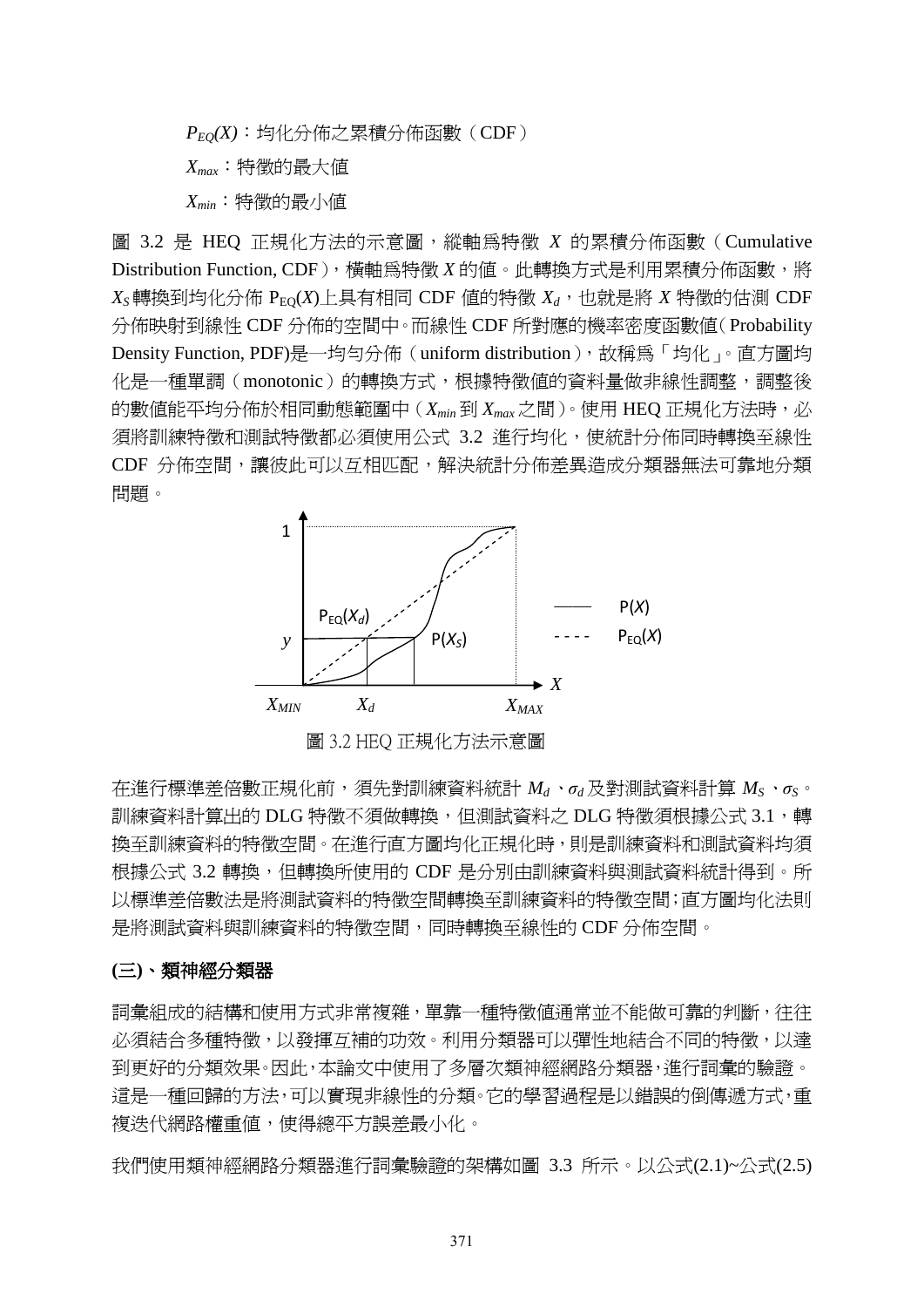對所有候選詞計算 LogC、AV、Link、PreC、DLG,經公式(2.6)正規化,並且將 DLG 進一步做 HEQ 或 MSW 正規化,經特徵選取後作為此分類器的輸入特徵。輸入特徵 *x* 可為單一特徵或多維特徵。分類器的輸出 y 為 0 到 1 之間的數值,經門檻測試, 淮行詞 彙驗證,決策候選詞是否為一詞彙。



圖 3.3 應用類神經網路分類器於詞彙驗證架構

# 四、實驗分析

我們使用第三章第一節中所述的 CKIP\_Train、CKIP\_Test 及 HUCK\_Test 語料庫進行實 驗。這三個語料庫分別包含了 361,691、363,382、54,511 個句子。經過初步篩選候選詞 分別得到 222,446、224,929、149160 個候選詞。並且利用個別語料庫斷詞文章中的詞 彙,對於所有候選詞標記是否為詞彙,所標記的詞彙數分別為 33,429、33,661、22,913 個詞彙。關於實驗語料詳細資訊如表 4.1。

| 語料庫簡稱            | 用途      | 句數      | 候選詞數    | 詞彙數    |
|------------------|---------|---------|---------|--------|
| CKIP Train       | 分類器訓練   | 361,691 | 222,446 | 33,429 |
| CKIP Test        | 相同領域的測試 | 363,382 | 224,929 | 33,661 |
| <b>HKCU</b> Test | 不同領域的測試 | 54,511  | 149,160 | 22,913 |

表 4.1 實驗語料詳細資訊表

首先,我們對於相同領域語料庫,淮行四種以上的特徵組合實驗。以 CKIP Train 訓練 分類器,並以 CKIP\_Test 進行測試。實驗結果如表 4.2。在表 4.2 中,ALL 代表使用了 五種特徵值,其他則分別代表刪除其中一種特徵,例如:No\_LogC 表示刪除 LogC 特 徵,只使用 DLG、AV、Link 和 PreC 四種特徵。從表中可以看出,當結合 DLG、AV、 Link、PreC 四種特徵時,會有最佳的偵測效能,其 F-Measure 可達到 60.03%。同時也 表示了增加 LogC 特徵值並無法改善效能。雖然 LogC 是常被使用的特徵值,但是其他 特徵的結合,足以取代掉 LogC 特徵。因此,在後續的實驗則不考慮 LogC 特徵值,只 針對結合 DLG、AV、Link、PreC。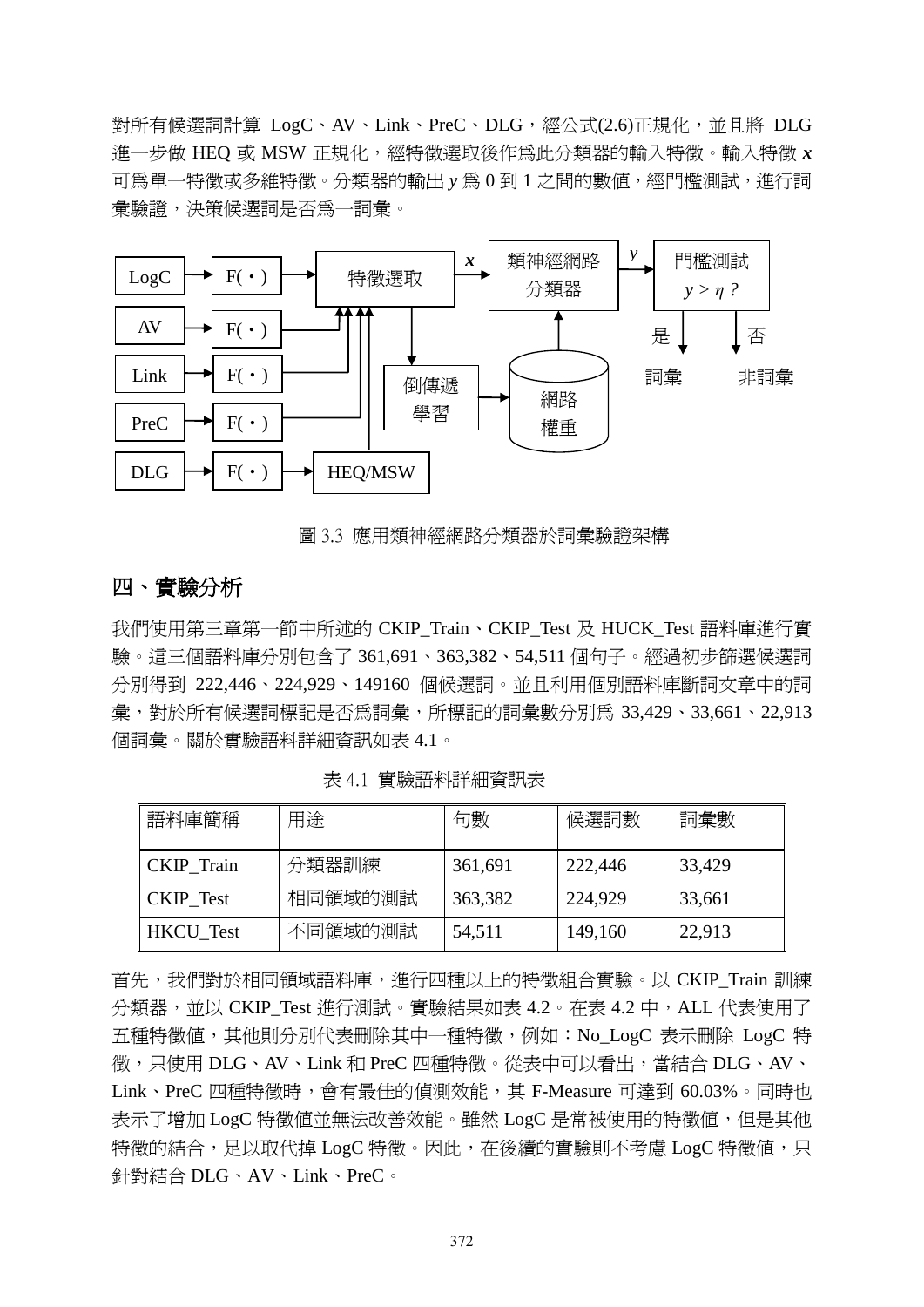| 特徵組合         | F-Measure |
|--------------|-----------|
| $No\_{LogC}$ | 60.03%    |
| No_DLG       | 57.21%    |
| No_AV        | 51.74%    |
| No_Link      | 48.06%    |
| No_PreC      | 53.19%    |
| ALL          | 59.69%    |

表 4.2 四種以上特徵之詞彙驗證效能表

接著,我們進行不同正規化方法的實驗。首先,我們對同領域的語料庫進行實驗,以 CKIP Train 訓練分類器,以 CKIP Test 進行測試。詞彙偵測效能改進效果如圖 4.1。圖 中黑色實線曲線 No Equ 是沒做正規化的效能曲線、灰色實線曲線 HEQ 表示針對 DLG 特徵值做完 HEQ 正規化後的效能曲線,灰色虛線曲線 MSW 表示針對 DLG 特徵值做完 MSW 正規化後的效能曲線。從圖中可以看到,對於 DLG 的特徵值做 HEQ 的調整後,可 以使效能明顯提升,最佳的 F-Measure 從 60.02%上升至 68.43%。但經過 MSW 正規化 後,其並沒有改進其效能。因為相同領域的 DLG 統計分佈並無明顯差異,如圖 3.1(a)。



圖 4.1 相同領域之不同正規化方式的效能比較圖

接著,我們對跨領域語料庫進行實驗,以 CKIP\_Train 訓練分類器,HKCU\_Test 進行測 詴。實驗結果如圖 4.2。圖中的黑色實線曲線 No\_Equ 是沒做正規化的效能曲線、灰色 實線曲線 HEQ 表示針對 DLG 特徵值做完 HEQ 正規化後的效能曲線,灰色虛線曲線 MSW 表示針對 DLG 特徵值做完 MSW 正規化後的效能曲線。從圖中可以看出當 Recall 值較高時 ( 門檻値 η 較低時),經過 MSW 轉換的效能提升一些,這是因為統計分佈差 異,使得許多候選詞的決策數値 y( 圖 3.3 中分類器產生的決策數値 y )偏小且皆相同,無 法可靠分類的問題。所以經過正規化後,可以有效的識別這些候選詞。並且從圖中可 以明顯的看出經過非線性 HEQ 轉換後,使得效能大幅的提升,最佳的 F-Measure 可達 71.40%。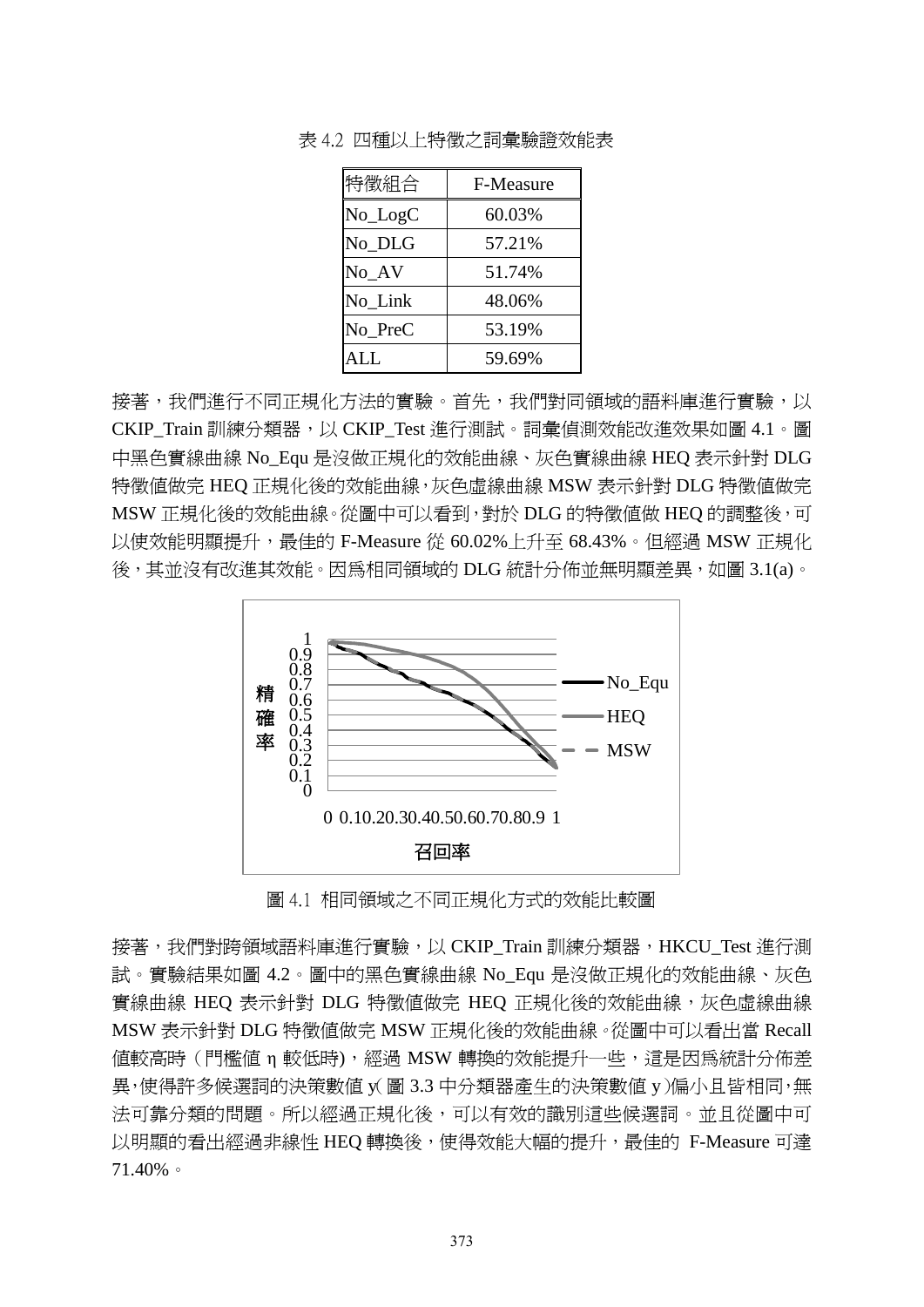

圖 4.2 跨領域之不同正規化方式的效能比較圖

根據上面結果的結果,我們發現 HEQ 可以讓訓練和測試的統計分佈互相匹配,應用在 跨領域的資料,使得訓練模型更加一般化。不僅如此,也表示 DLG 特徵值適合利用 HEQ 對數值做非線性調整,使得 DLG 特徵值對於分類詞彙的特性也更加顯著,不論相同領 域或跨領域測詴,對於未知詞偵測效能的改進,均有顯著的效果。

# 五、應用於新穎領域的未知詞萃取

本章將探討前述方法應用於新穎領域的未知詞萃取。首先,我們從網路新聞網站中,以 關鍵字「八八水災」搜尋 2009 年的相關新聞,當作新穎領域的測試語料庫(以下簡稱 UKW\_Test),總共 32,207 句,依據詞頻及字元組長度初步篩選出候選詞集,總共有 81,447 個候選詞。接著針對各個候選詞計算 DLG、AV、Link、PreC 四種特徵數值,把特徵數 値正規化到 0 至 1 之間,並且將 DLG 特徵値進行 HEQ 正規化,產生候選詞的特徵向 量,在經過 CKIP\_Train 語料庫訓練出來的詞彙萃取模型,輸出一個 0 至 1 的數值,此 數值表示候選詞是一詞彙的可能性,依據此輸出數值將所有候選詞進行排序,接著篩選 出前 10,000 個候選詞。

#### **(**一**)**、標記詞彙的方法

要對新穎領域分析詞彙萃取效能,最大的困難是在中文上詞彙並沒有共通的定義,不同 的斷詞系統或詞典所使用的詞彙定義可能會有所出入,例如表 5.1 所示,此表列出部分 CKIP 與 HKCU 不同詞彙定義的例子,「詞彙」欄位表示對此字的組的詞彙定義,如在 CKIP 欄中「奶粉 錢」表示句子中的「奶粉錢」是由兩個詞彙「奶粉」與「錢」組成的; 反之,在 HKCU 欄中,則認爲「奶粉錢」應該被視爲單一個詞彙。因此,我們的策略 是使用兩個線上斷詞系統所共同產生的詞彙作為「確定的答案」,再輔以人工標記。首 先,我們將 UKW\_Test,分別透過兩套具有偵測新詞能力的繁體斷詞系統進行斷詞。這 兩套系統為 CKIP 與中國科學院計算技術所(Institute of Computing Technology Chinsee Academy of Science, ICTCAS)所提供的斷詞服務。之後,將斷詞後產生的詞彙,視為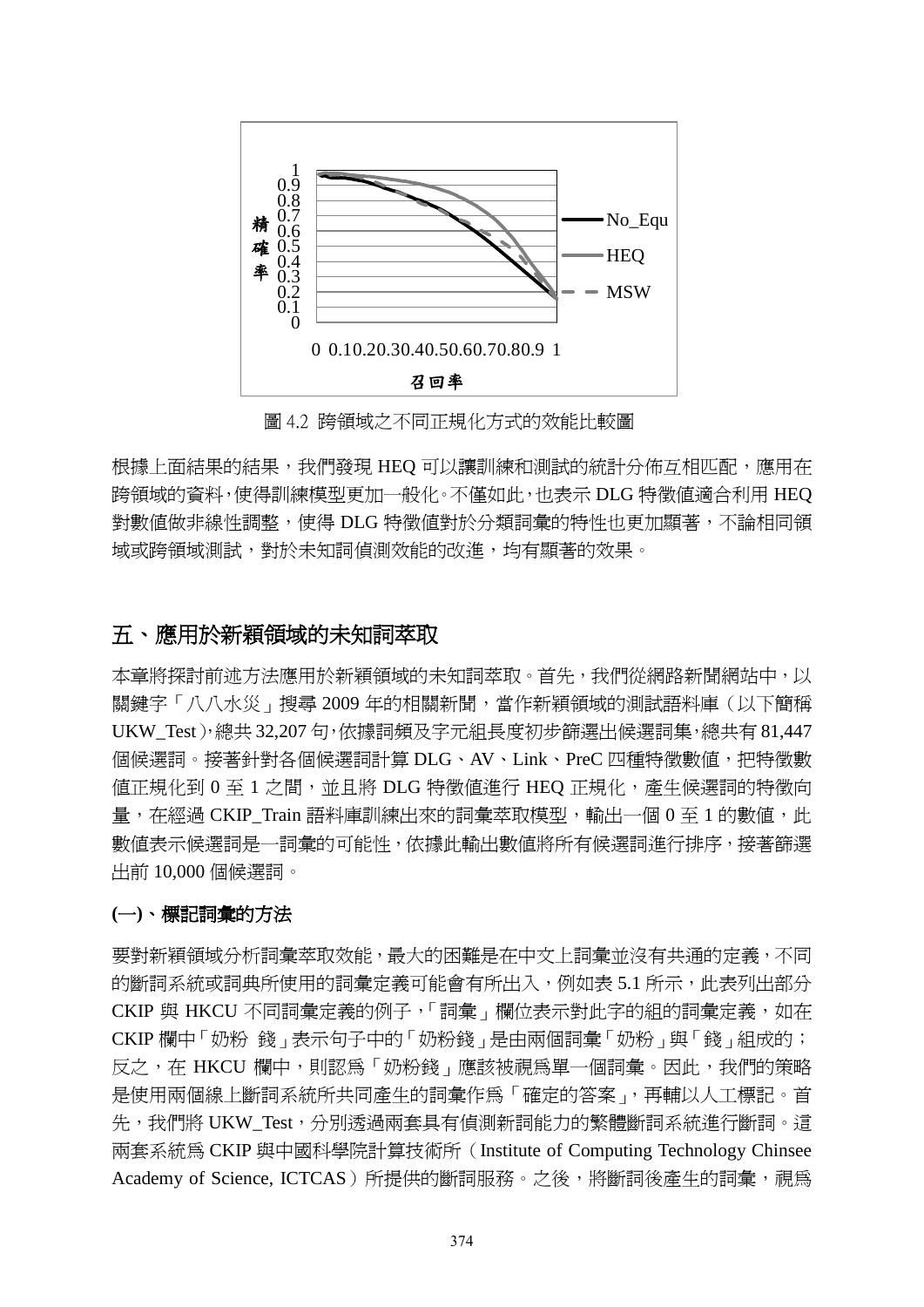斷詞系統產生的詞典,即為這兩套系統各別萃取出的詞彙。這兩個詞典分別稱為 CKIP\_Dic 與 ICTCAS\_Dic。

| 詞彙        |             | 「句子                  |                      |  |
|-----------|-------------|----------------------|----------------------|--|
| $ $ Ckip  | <b>HKCU</b> | <b>Ckip</b>          | <b>HKCU</b>          |  |
| 奶粉<br>錢   | 奶粉錢         | 奶粉錢也有點需要             | 爲了賺 <b>奶粉錢</b> 和教育基金 |  |
| 閉<br>無 選擇 | 別無選擇        | 那自然別無選擇              | 除此別無選擇               |  |
| 混 日子      | 混日子         | 懶懶散散的混日子             | 以做肉串混日子              |  |
| 身<br>陷    | 身陷          | 則可能 <b>身陷</b> 其中無法自拔 | 身陷逃兵醜聞的韓星宋承憲         |  |
| 紐約<br>市長  | 紐約市長        | 紐約市長魯迪               | 朱利安尼當上 <b>紐約市長</b> 後 |  |

表 5.1 CKIP 與 HKCU 不同詞彙定義的節例表

接下來我們針對從 UKW\_Test 語料庫中初步篩選的候選詞集,各別利用上述產生的兩個 詞典(CKIP Dic 與 ICTCAS Dic)淮行詞彙的標記,標記的結果如圖 5.1(a)所示。圖中右 邊圓型表示候選詞集存在於 CKIP\_Dic 的詞彙集合(簡稱 CKIP\_Words),總共包含 11,290 個詞彙。左邊圓型表示候選詞集存在於 ICTCAS Dic 的詞彙集合(簡稱 ICTCAS\_Words), 總共包含 10,642 個詞彙。我們將這兩集合的交集共 9,802 個詞,視 為「確定的詞彙」。利用這些正確的詞彙,對本論文篩選出來的 10,000 個詞彙進行過濾,總 共有 6,577 個相同詞彙,若以「確定答案」9,802 個詞而言,本論文的召回率約 67.09%。 剩於的 3,423個候選詞,是本系統挑選出來,但不在「確定詞彙」中的。我們進一步以 人工的方式進行詞彙標記,標記出 1,179 個詞彙,如圖 5.1(b)所示。透過上述標記詞彙 的方法,本論文的詞彙萃取方法總共萃取出 7,756 個詞彙,精確率約 77.56%。



圖 5.1 新穎領域之詞彙標記方法示意圖

#### **(**二**)**、新穎領域之未知詞萃取分析

接下來我們對本論文詞彙萃取方法與兩套斷詞系統所萃取出來的未知詞,進行分析比較。 本論文定義的未知詞即為訓練語料庫(CKIP\_Train 語料)中未出現的詞彙。因此我們 將各方法萃取出來的詞彙與訓練語料庫的詞彙做比較,刪去訓練語料庫中已出現的詞 彙,作為各個方法萃取出的未知詞集合。如表 5.2 所示。本論文詞彙萃取方法篩選出 1,486 個未知詞, CKIP 斷詞系統篩選出 2,402 個未知詞, 而 ICTCAS 斷詞系統篩選出 1,477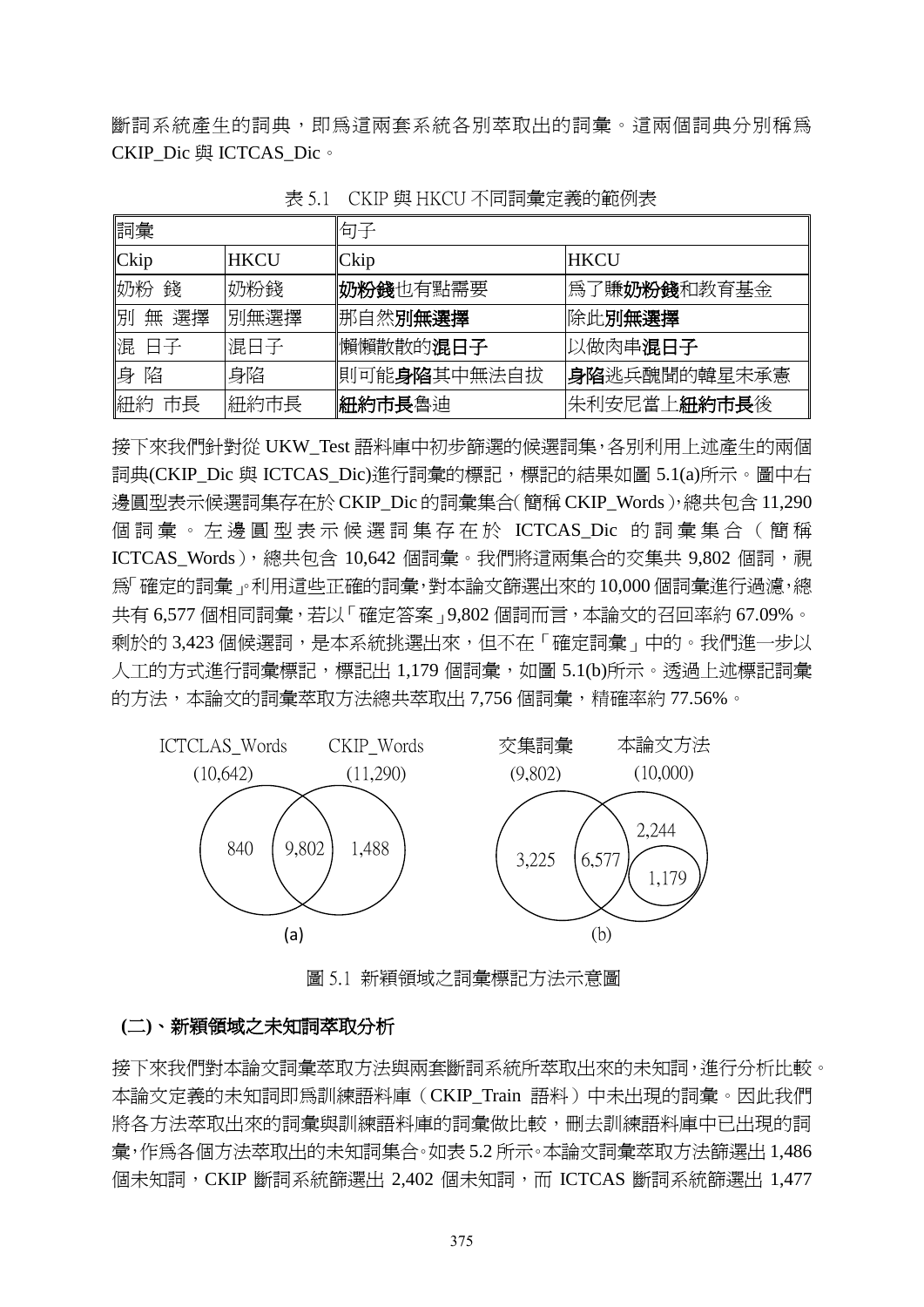| 方法          | 詞彙萃取數  | 未知詞數  |
|-------------|--------|-------|
| 本論文萃取方法     | 10,000 | 1,486 |
| CKIP 斷詞系統   | 11,290 | 2,402 |
| ICTCAS 斷詞系統 | 10,642 | 1,477 |

表 5.2 各方法之萃取未知詞數表

接著我們比較本論文方法與兩斷詞系統對於萃取未知詞的差異。圖如 5.2 所示。圖 5.4(a)中可看到,ICTCAS 斷詞系統抽出的未知詞集合,共有 1,477 個未知詞,而本論文 抽取的 1,486 個詞中,有 567 個相同的詞彙。圖 5.2(b)中則看到 CKIP 斷詞系統抽出的 未知詞集合,共有 2,404 個未知詞,本論方法抽出來的未知詞,有 911 個相同未知詞彙。



圖 5.2 未知詞差異示意圖

接著我們列出只有本論文方法有萃取出來,而其他兩套系統都沒有找到的幾個未知詞範 例,如表 5.3 中的(a)所示。表 5.3(b)和表 5.3(c)則分別是 ICTCAS 斷詞系統與 CKIP 斷詞 系統有找到的未知詞,而本論文方法並未找到的未知詞範例。從表 5.3(a)可以看出,有 很多新產生出來的詞彙,例如:「蠟筆小新」、「金融海嘯」等專有名詞,其實很難透過 語法的規則抽取出來,但它們具有明顯的統計特性,可以利用本論文的統計特徵抽取出 來。CKIP 和 ICTCAS 斷詞系統結合了統計和語義的特性偵測未知詞,也未能抽出這些 具的有統計特徵的未知詞,這顯示了本論文結合多種不同特性的統計特徵,的確可以更 可靠地萃取出一些須依賴統計特徵的新穎詞彙。不過這兩套系統在特殊類別的未知詞抽 取效能比本論文的方法佳,例如:人名、地名或是具有特殊文法結構的詞彙,如「蘇縣 長」、「經發局」等。這是由於本論文是純粹以統計特徵爲主要萃取方法,並未使用任何 文法規則。這樣的方法應該和以語法規則抽詞的架構產生很大的互補性。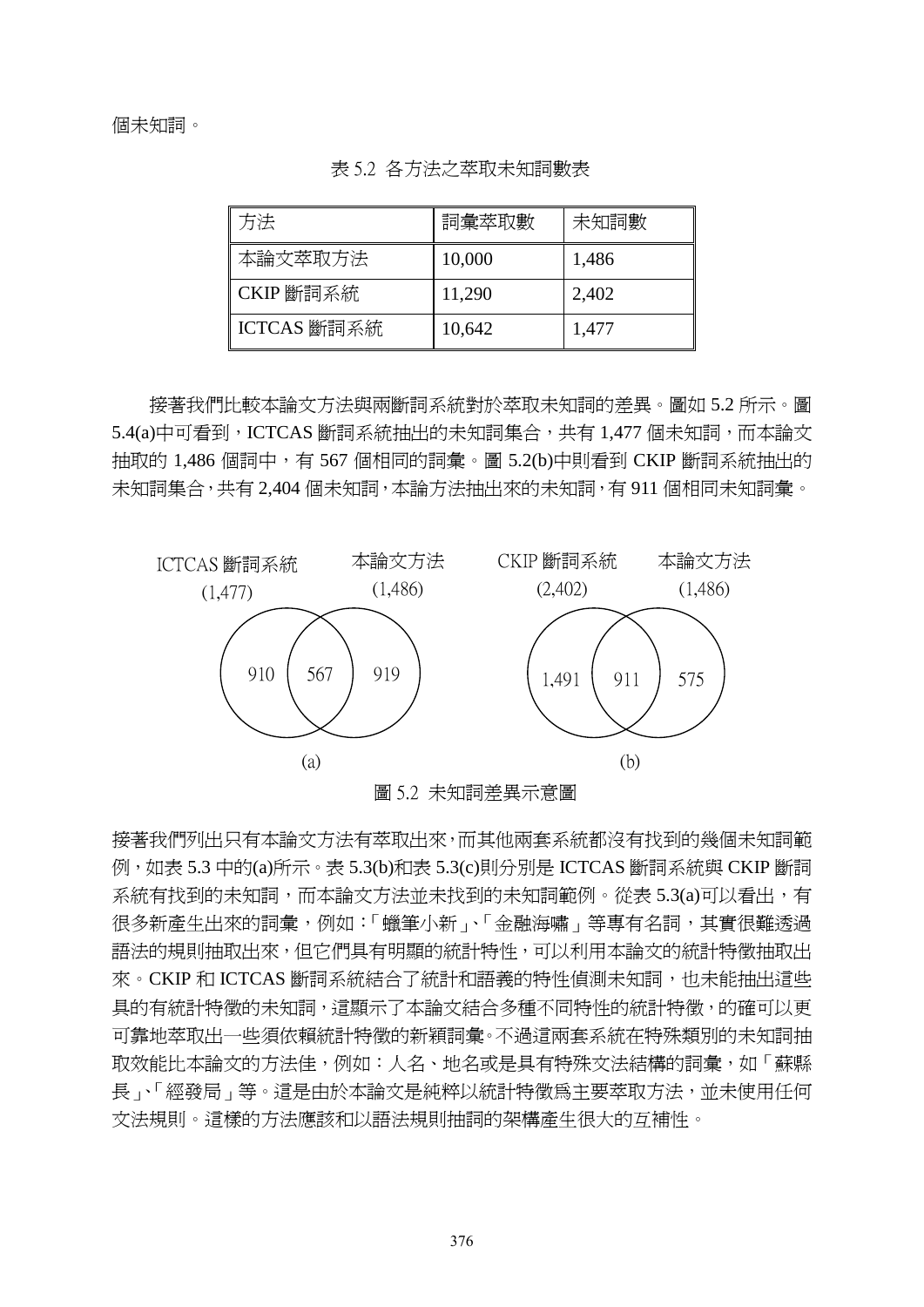#### 表 5.3 三種方式的萃取未知詞範例

(a) 本論文方法

# (b) ICTCAS 斷詞系統 (c) CKIP 斷詞系統

| 未知詞  |      | 未知詞  |      | 未知詞  |      |  |
|------|------|------|------|------|------|--|
| 海角7號 | 功夫灌籃 | 陳添勝  | 新發大橋 | 救難隊  | 凱達格蘭 |  |
| 小巨蛋  | 批踢踢  | 林政助  | 二手衣  | 平安米  | 秀姑巒溪 |  |
| 佳暮英雄 | 綠豆椪  | 夢工場  | 簡志忠  | 馬政府  | 監察院長 |  |
| 蠟筆小新 | 焦糖哥哥 | 南迴公路 | 消費券  | 蘇縣長  | 正大光明 |  |
| 紙教堂  | 龍眼乾  | 光林村  | 梅山鄉  | 秋節禮品 | 毀於一旦 |  |
| 語音信箱 | 金融海嘯 | 總執行長 | 泰武村  | 頂呱呱  | 副駕駛  |  |
| 那瑪夏鄉 | 劍湖山  | 義賣品  | 馬總統  | 張瑞賢  | 經發局  |  |

# 六、緒論

本論文研究統計式的詞彙萃取方法,希望透過機器學習的方法,結合不同特性的統計特 徵,萃取出未知的詞彙。適時更新自然語言處理系統中所使用的詞典,增進系統的處理 效能。詞彙組成的結構和使用方式非常複雜,通常並不能單靠一種特徵值來做判斷,往 往必須結合多種特徵。首先,我們針對四種以上的特徵組合,進行分析對於詞彙萃取的 效能影響。實驗中顯示當結合DLG、AV、Link、PreC四種特徵值時,會有最佳的偵測 效能。我們使用SIGHAN2競賽中的語料庫進行測詴,對於中研院資訊所詞庫小組所提 供的語料庫 (CKIP\_Test語料庫), 其F-Measure的數值為60.03%。

另外我們針對統計特徵值分佈可能會有不匹配的問題,提出了使用直方圖均化 (Histogram Equalization)的正規化方法,使得測試與訓練特徵值分佈能互相匹配,解 決語料庫大小或領域不同所造成特徵值範圍變動及分佈差異的問題。不必因為領域的差 異而重新訓練詞彙萃取模型,降低對於特定訓練語料庫的依賴性。使得本論文的詞彙萃 取方法更具一般性,能針對各種不同領域,萃取出各個領域常使用的詞彙。對於中研院 資訊所詞庫小組及香港城市大學所提供的語料庫(CKIP\_Test語料庫、HCKU\_Test語料 庫), F-Measure分別可以達到68.43%和71.40%。同時我們也發現, 針對DLG做直方圖 均化,不論是在相同領域或跨領域的測詴,均可以改進詞彙萃取的效能。

最後我們將詞彙萃取的方法應於用萃取新穎領域的未知詞,並與中央研究院資訊所詞庫 小組和中國科學院計算技術所提供的斷詞系統抽取的未知詞進行分析比較,我們發現本 論文方法與其兩套斷詞系統具有互補的特性,可以萃取出具有強烈的統計詞彙特性且難 以透過語意的方式萃取出來的未知詞,例如:「海角7號」、「金融海嘯」等未知詞。